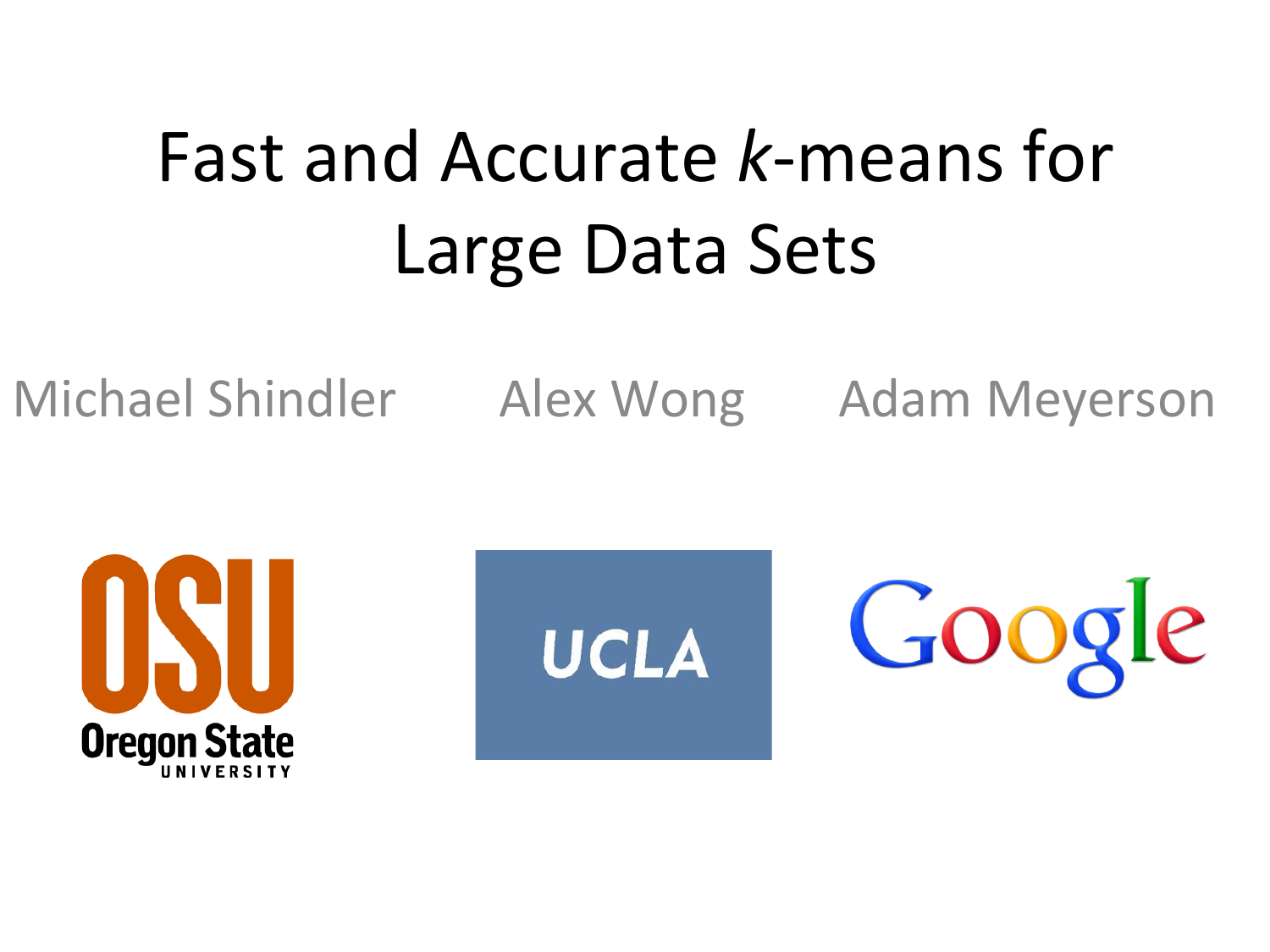#### K-means Clustering

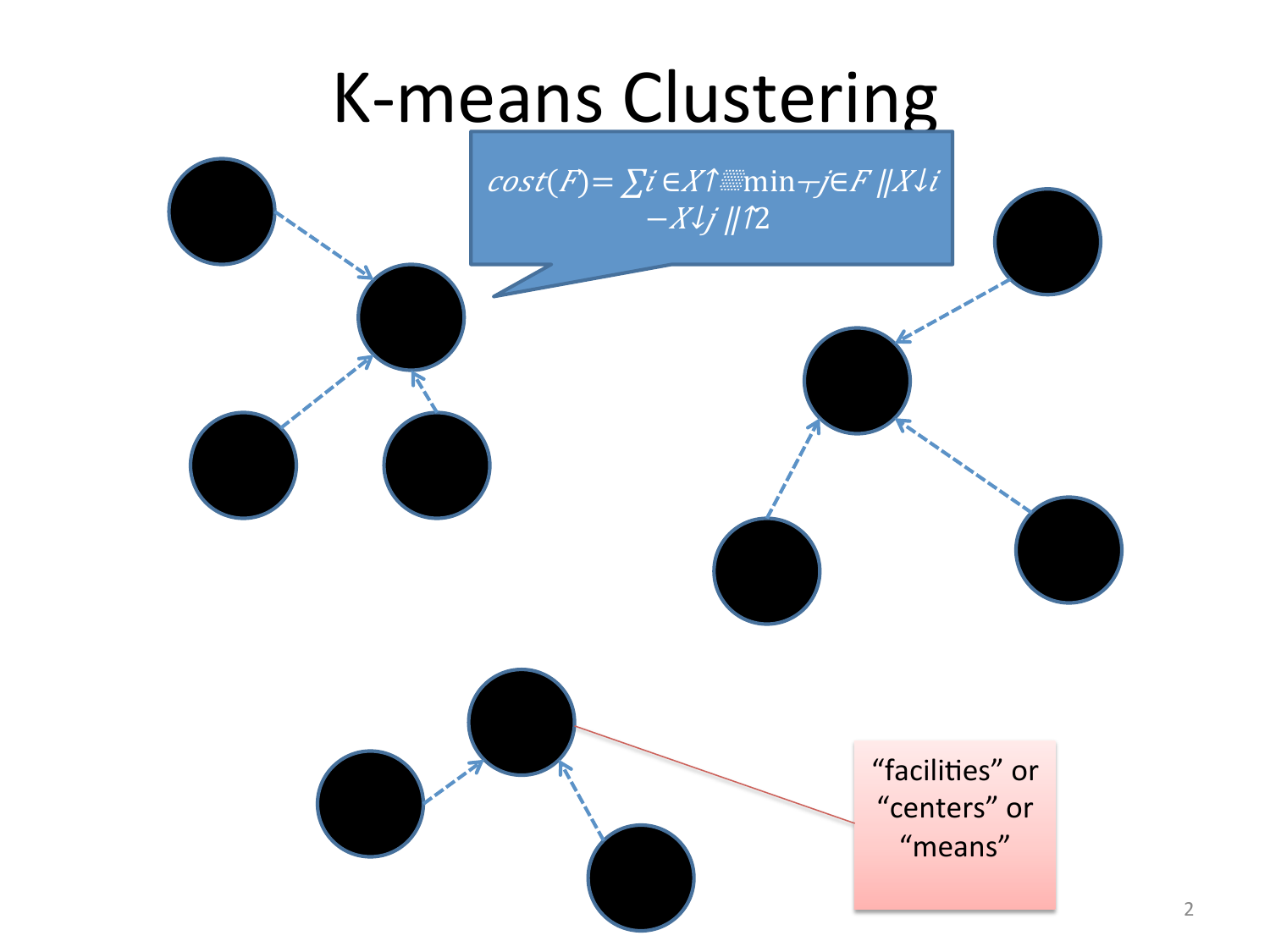# Algorithms for solving *k*-means

- Standard Algorithm (Lloyd 57)
	- $-$  Can have cost arbitrarily worse than optimal (Arthur and Vassilvitskii, 07)
	- $-$  Can take exponential time (Vattani, 11)
- Polynomial time algorithms for *k*-means
	- $-$  Bound ratio of (algorithm cost) / (optimal cost)
	- $-$  Best ratio is  $9+\varepsilon$  due to (Kanungo *et al*, 02)
- These do not work for streaming setting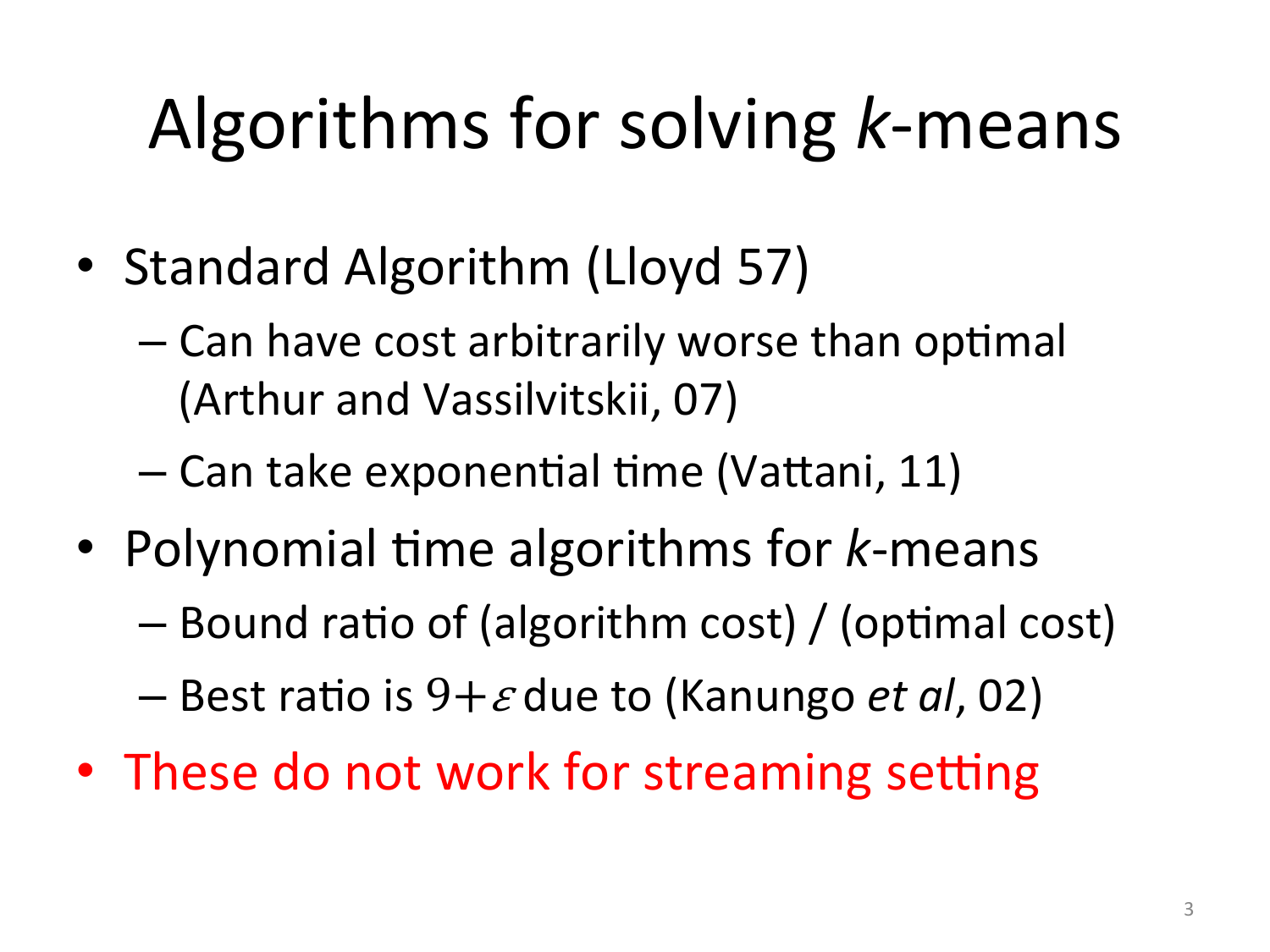### *K*-means for Large Datasets

- Want good *k*-means solution
	- $-$  Without random access to full data
	- Without using much memory
	- $-$  Without using much time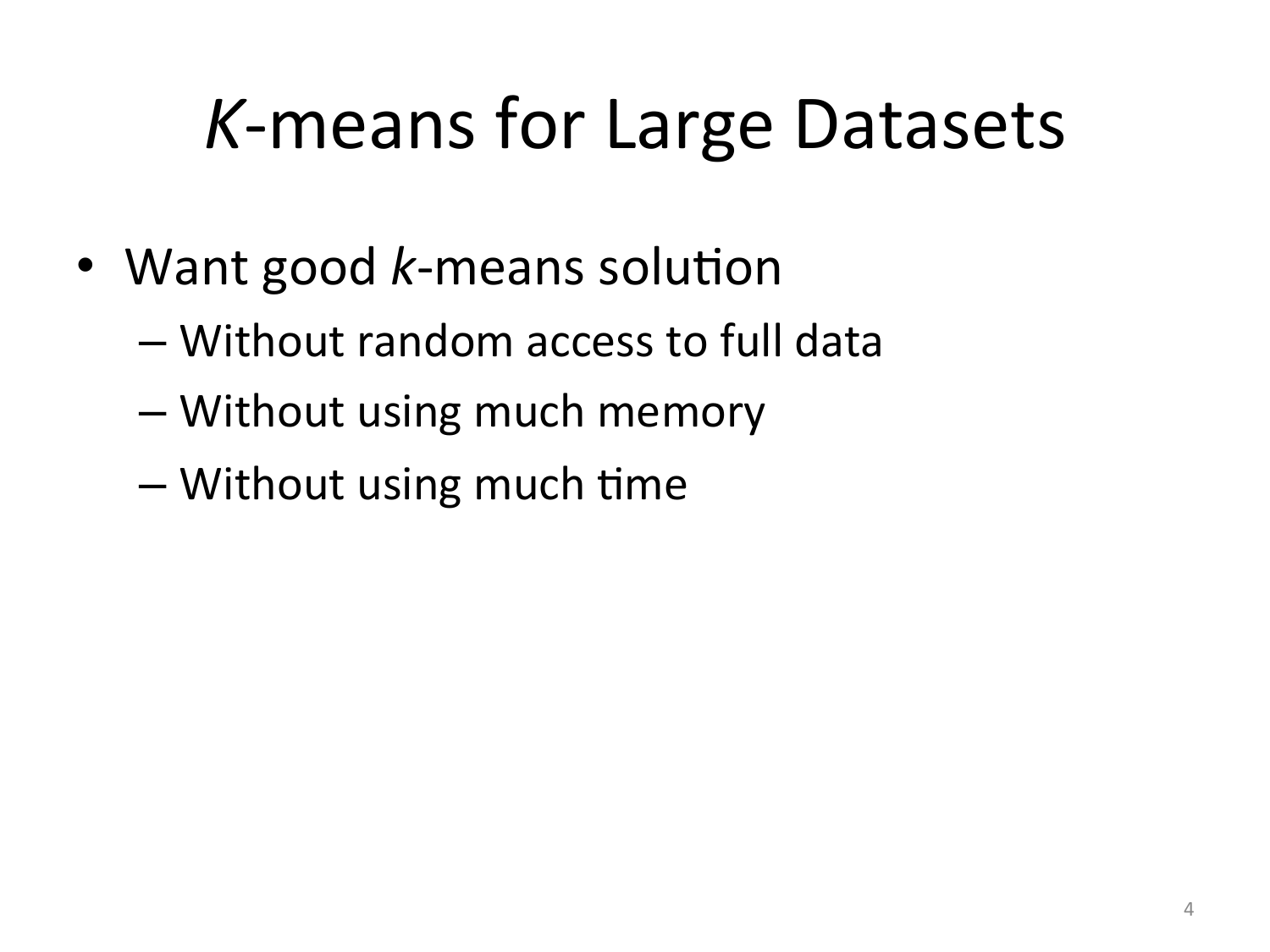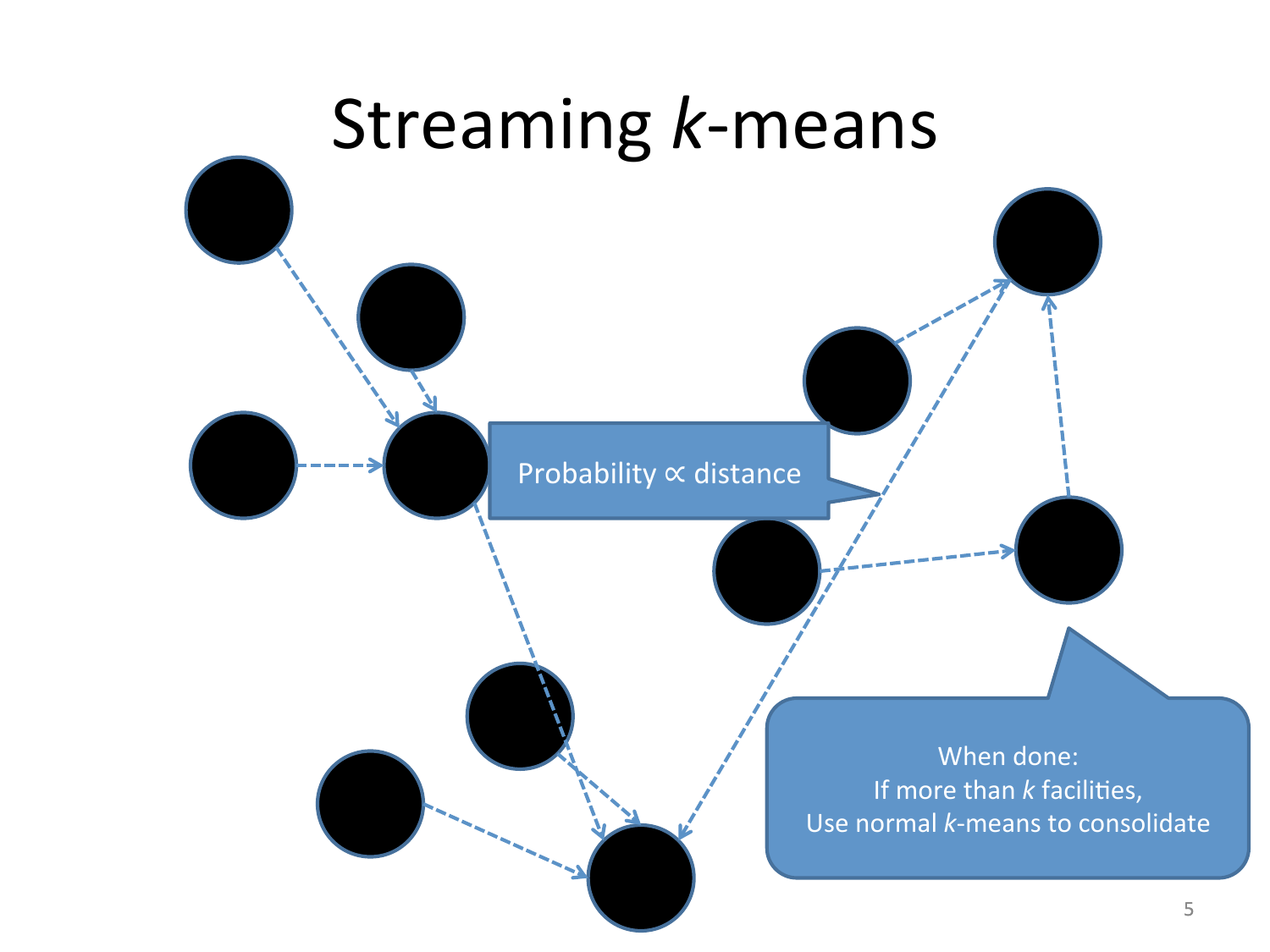## Improvements/Contributions

|                                                       | <b>Braverman et al</b><br><b>(SODA 2011)</b> | <b>This Work</b>                                    |
|-------------------------------------------------------|----------------------------------------------|-----------------------------------------------------|
| Memory<br>Requirement                                 | 1623 $k \log n$                              | Any $\Omega(k \log n)$<br>(including $1 k \log n$ ) |
| <b>Cost Guarantee</b><br>(cost ratio against<br>best) | O(1)<br>60,498                               | O(1)<br>17                                          |
| If too many<br>facilities before<br>finishing stream? | Complicated matching Simple re-evaluation    |                                                     |
| Optimized<br>runtime                                  | $O(nk \log n)$<br>Large lead constant        | o(nk)<br>Less than $\theta(nk)$                     |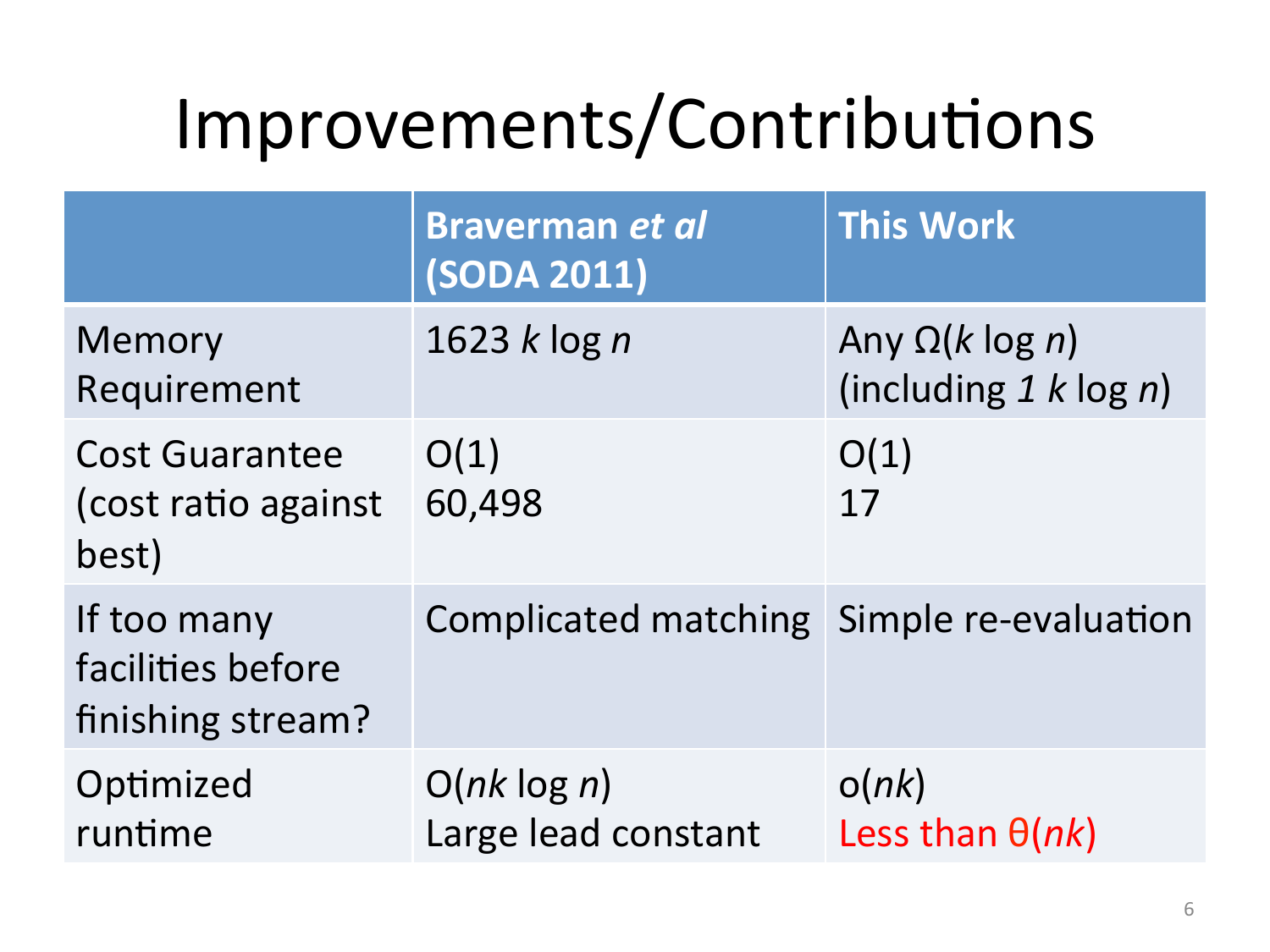### More relevant algorithms for streaming *k*-means

- Divide and Conquer (Ailon, Jaiswal, and Monteleoni, NIPS 09)
	- $-$  Read *M* points into memory
	- Compute and store weighted representative points
	- $-$  Repeat until stream exhausted
	- $-$  Compute *k*-means on stored representatives
- StreamKM++ (Ackermann et al, ALENEX 10)
	- $-$  Compute a weighted representative sample of stream
	- Solve *k*-means on sample
	- Based on *core set* paradigm
		- For current best theoretical treatment, see (Chen 09)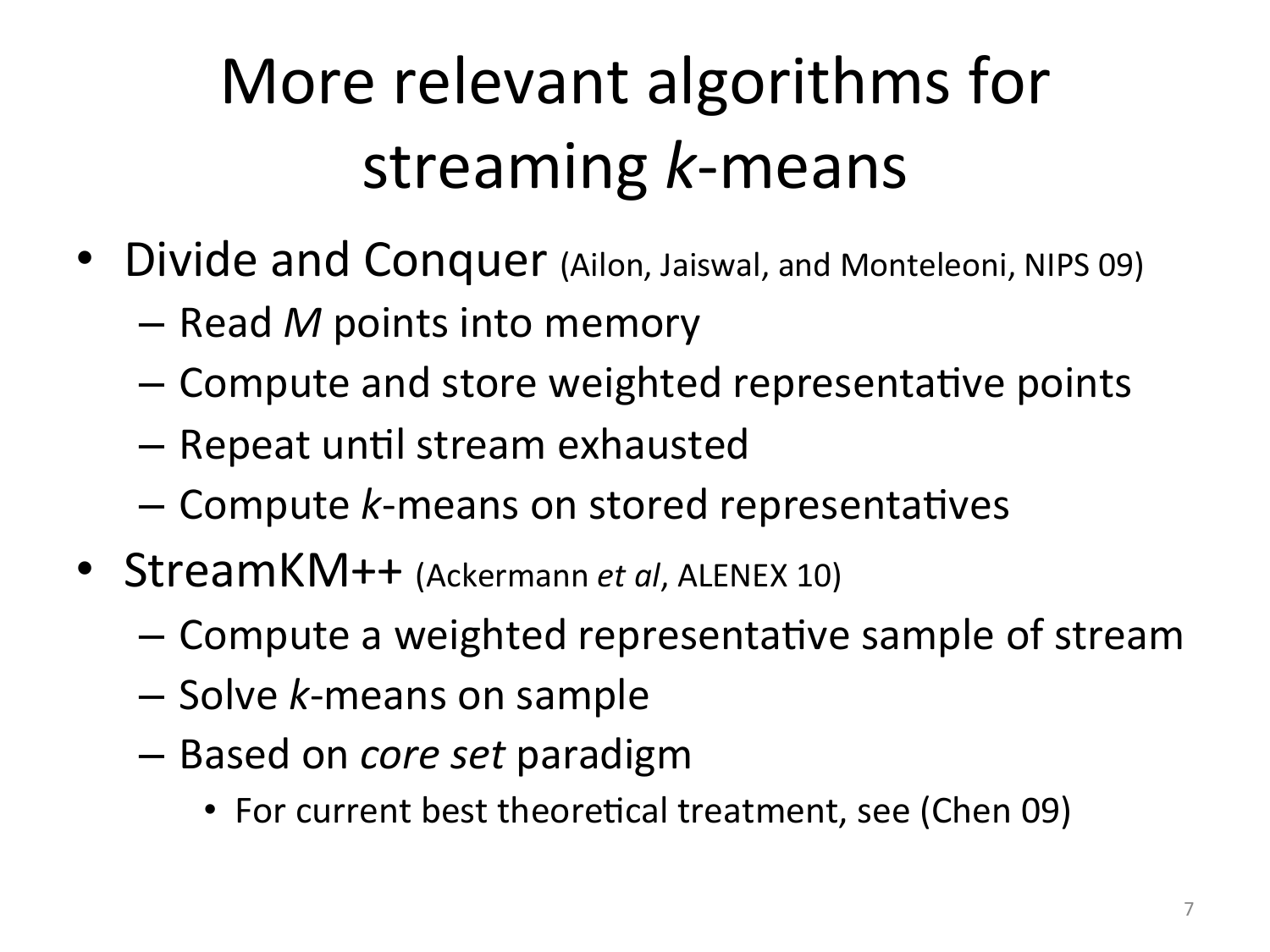## Experimental Setup

- Compare to others with equal memory
- Metrics:
	- Cost of solution (squared error)
	- Time to compute solution
- Examples in this talk are from UCI "Census 1990" dataset
	- $-2,458,285$  points in 68 dimensions
	- $-$  Seeking  $k=12$  clusters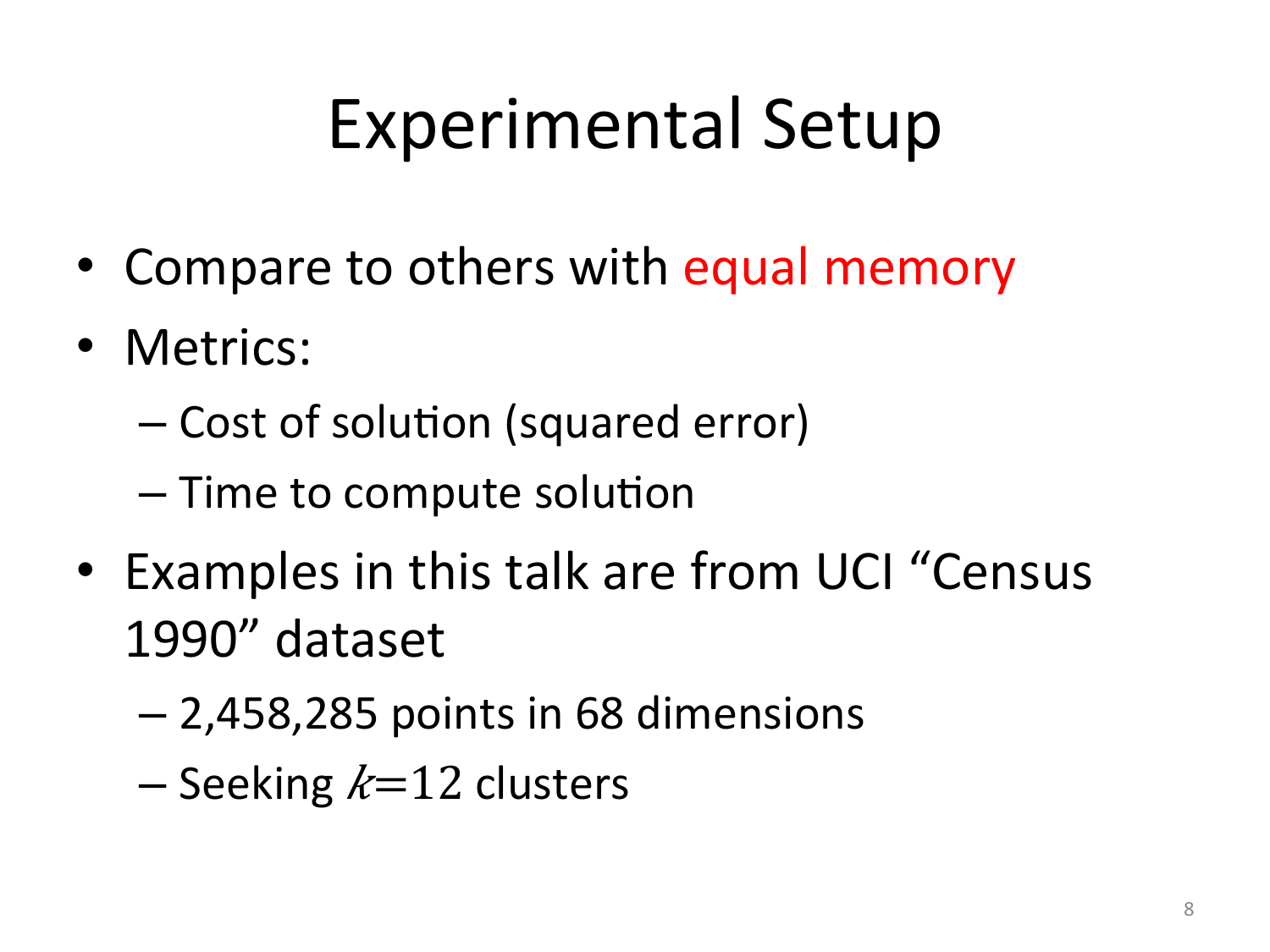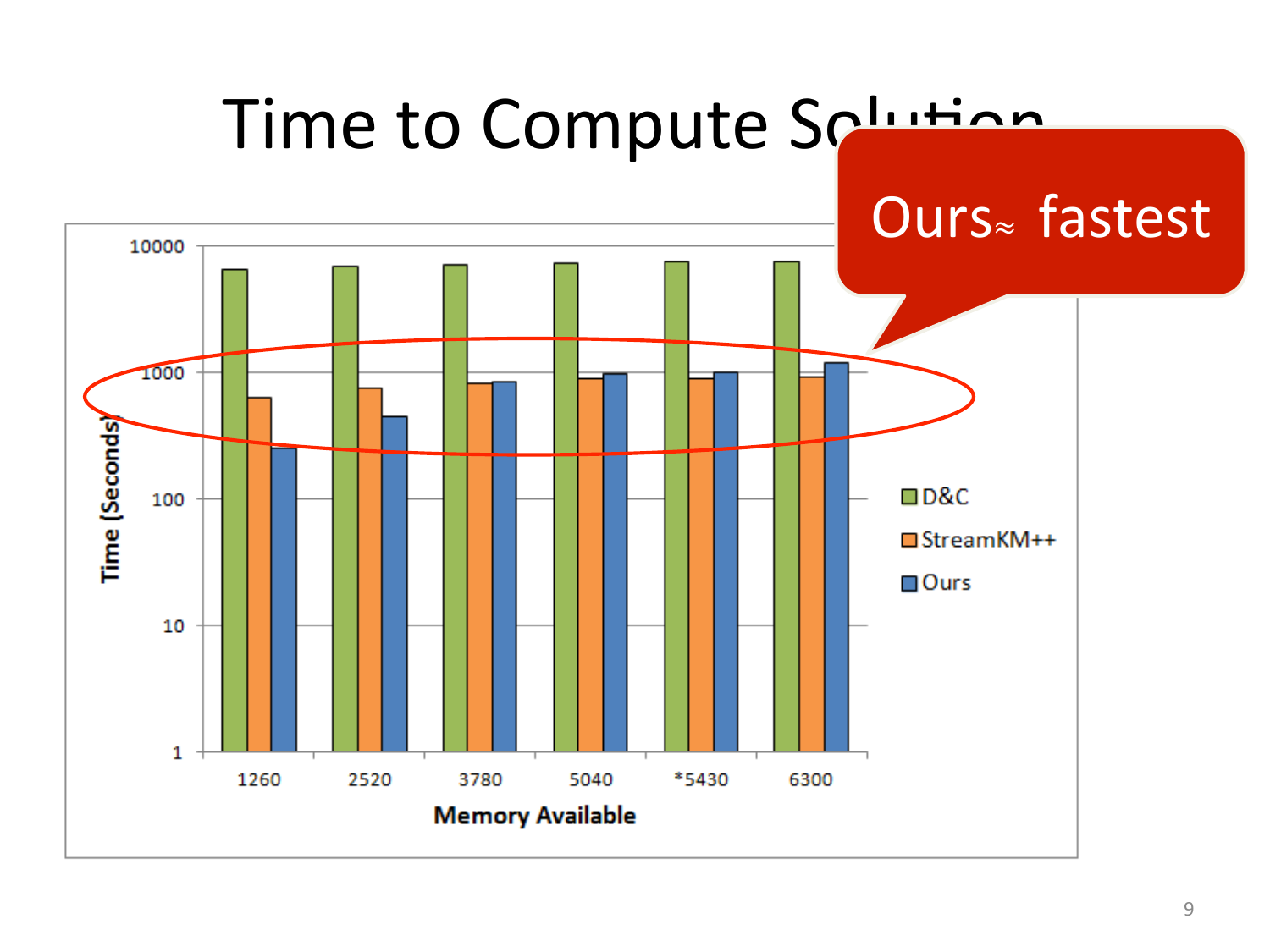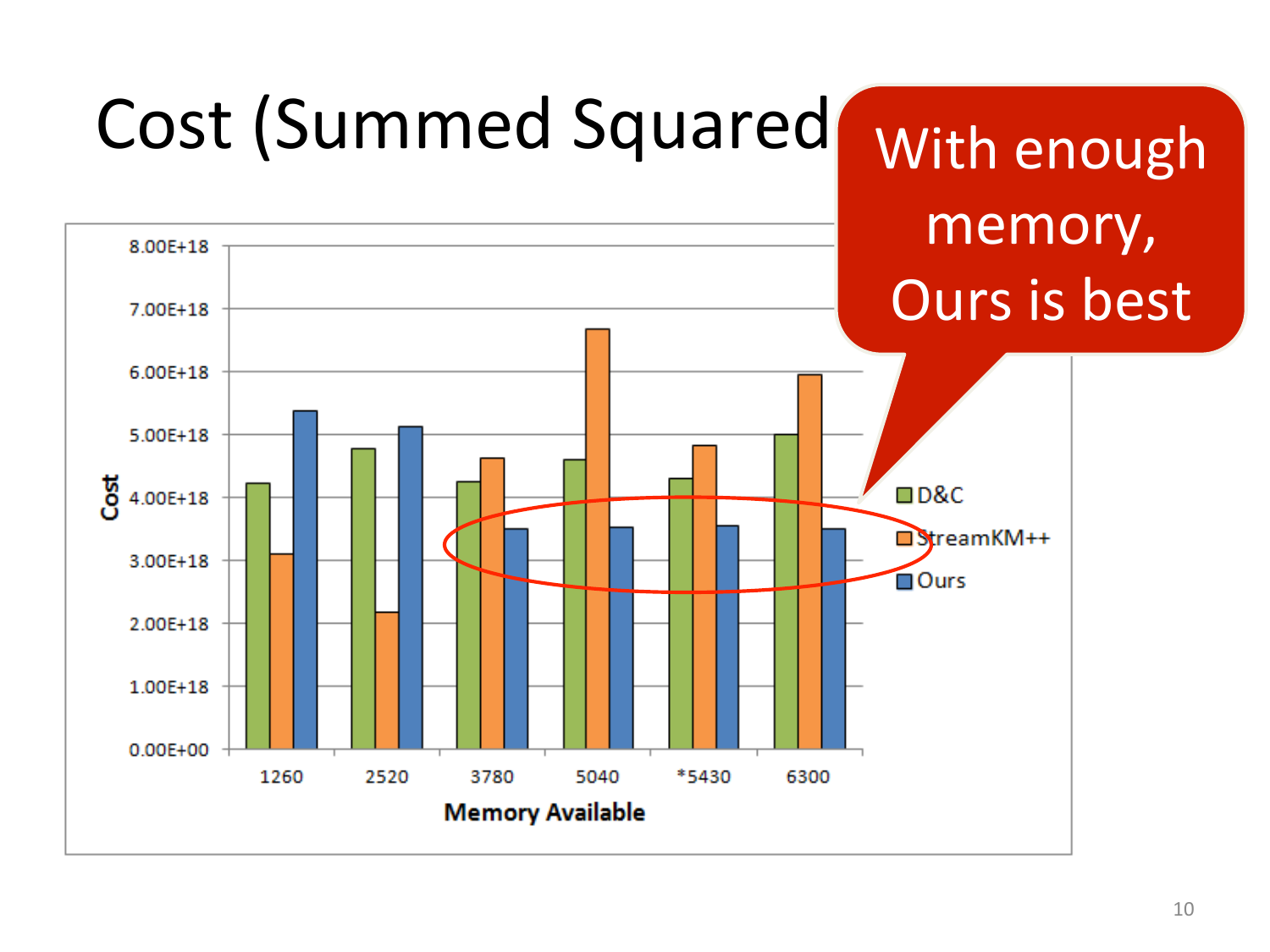#### Bottleneck in Algorithm Runtime

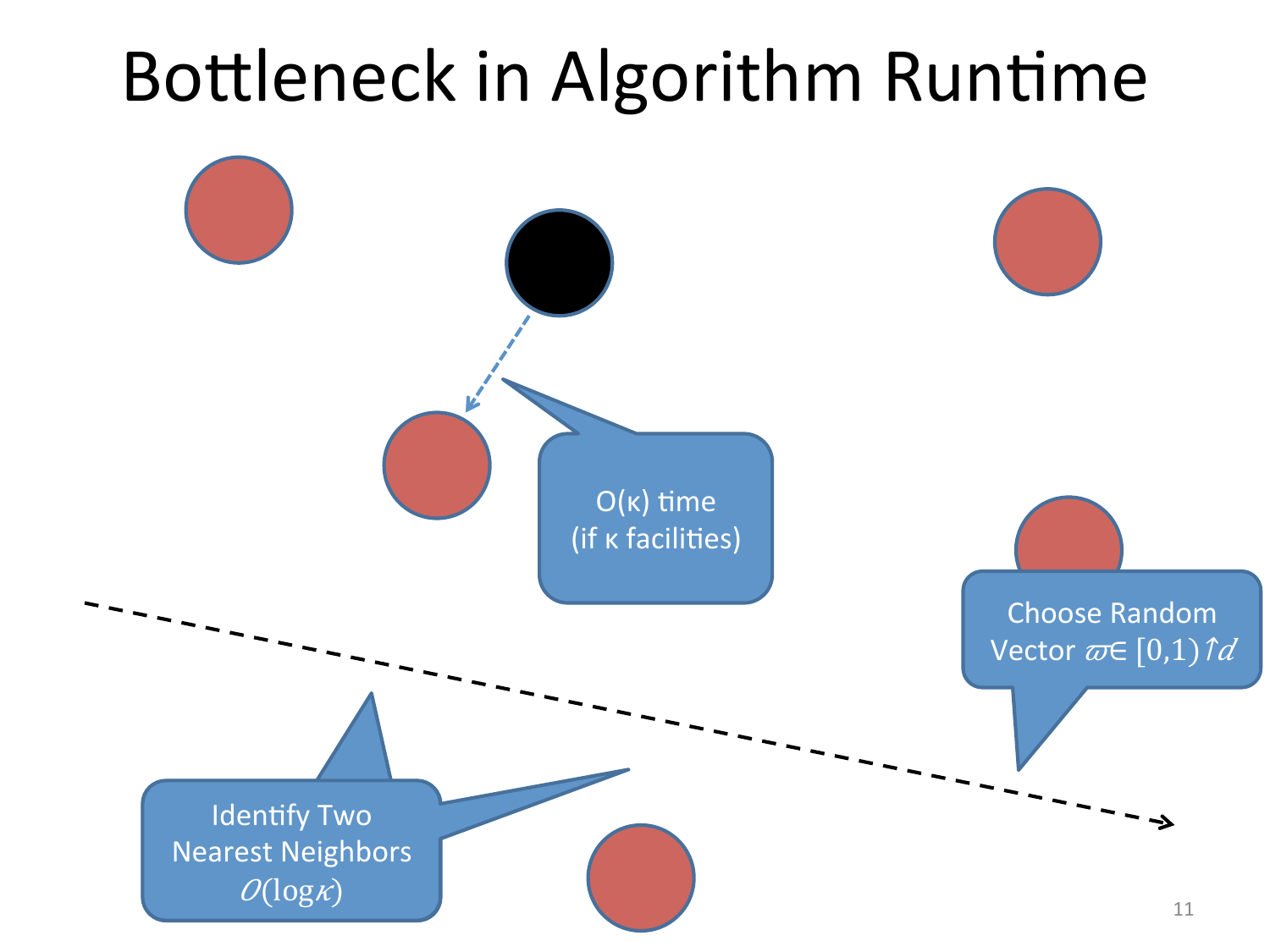#### Compute Actual Distance to Those Neighbors

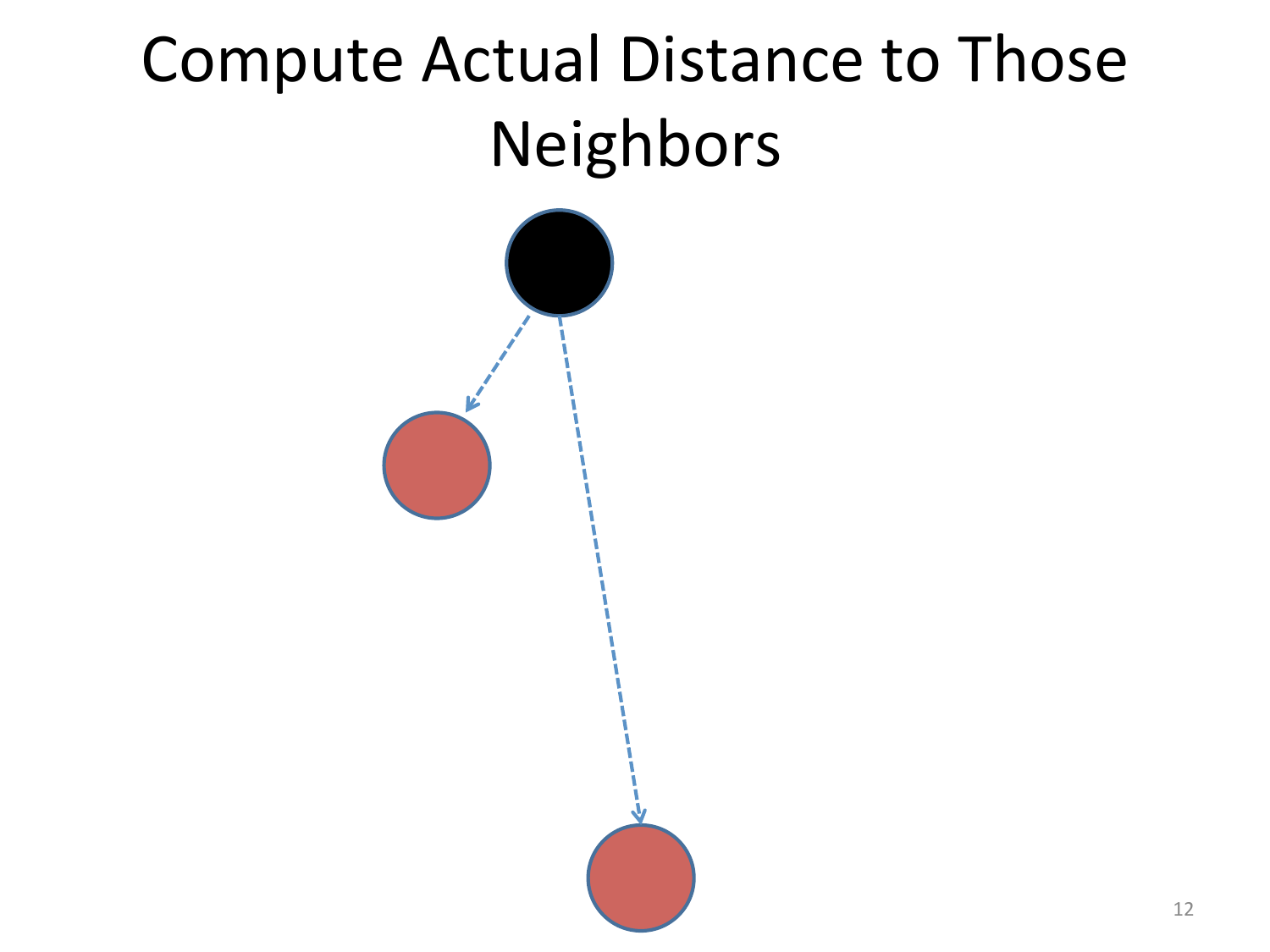#### Substantially Faster

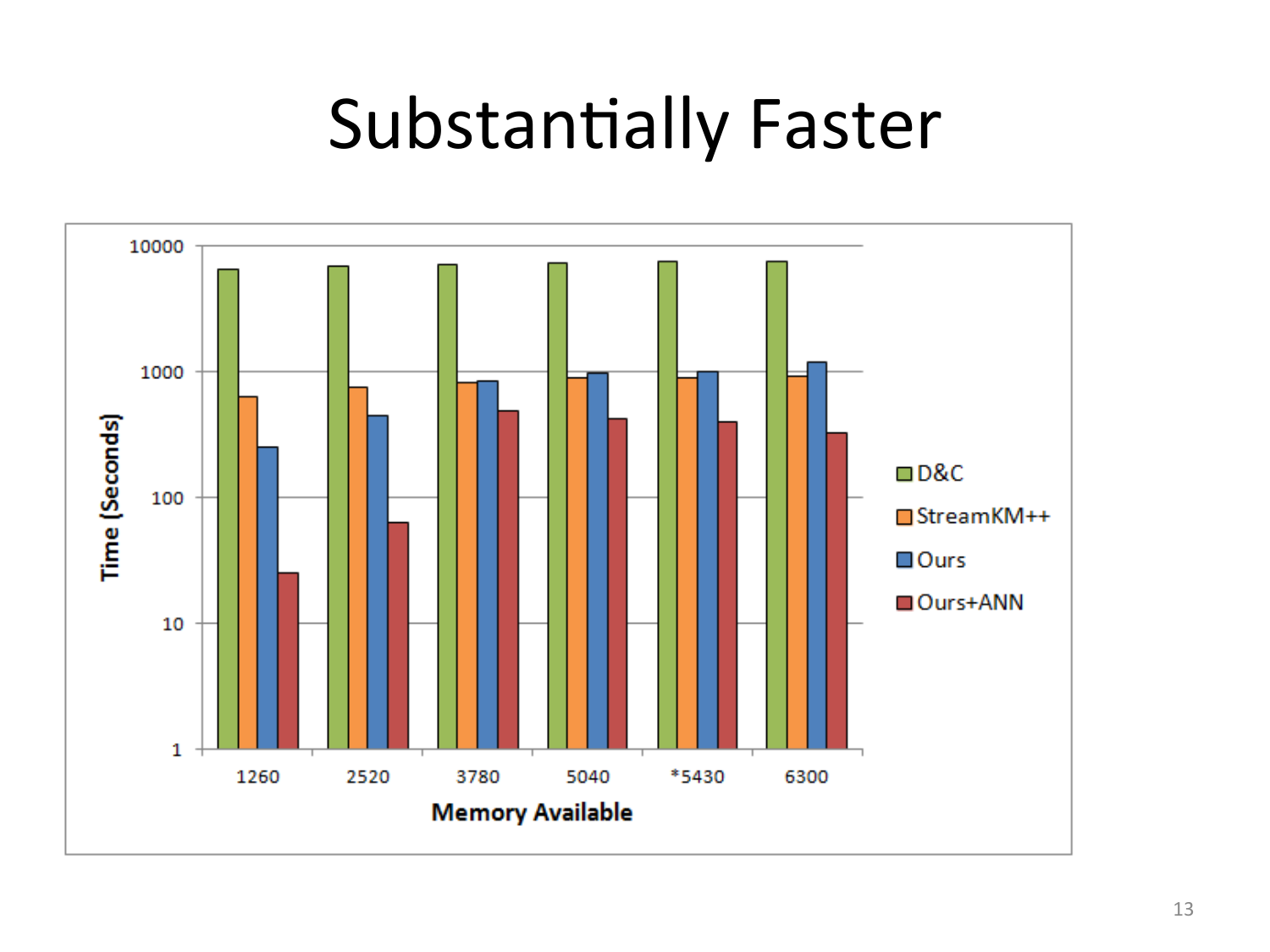## Cost change is (usually) minor

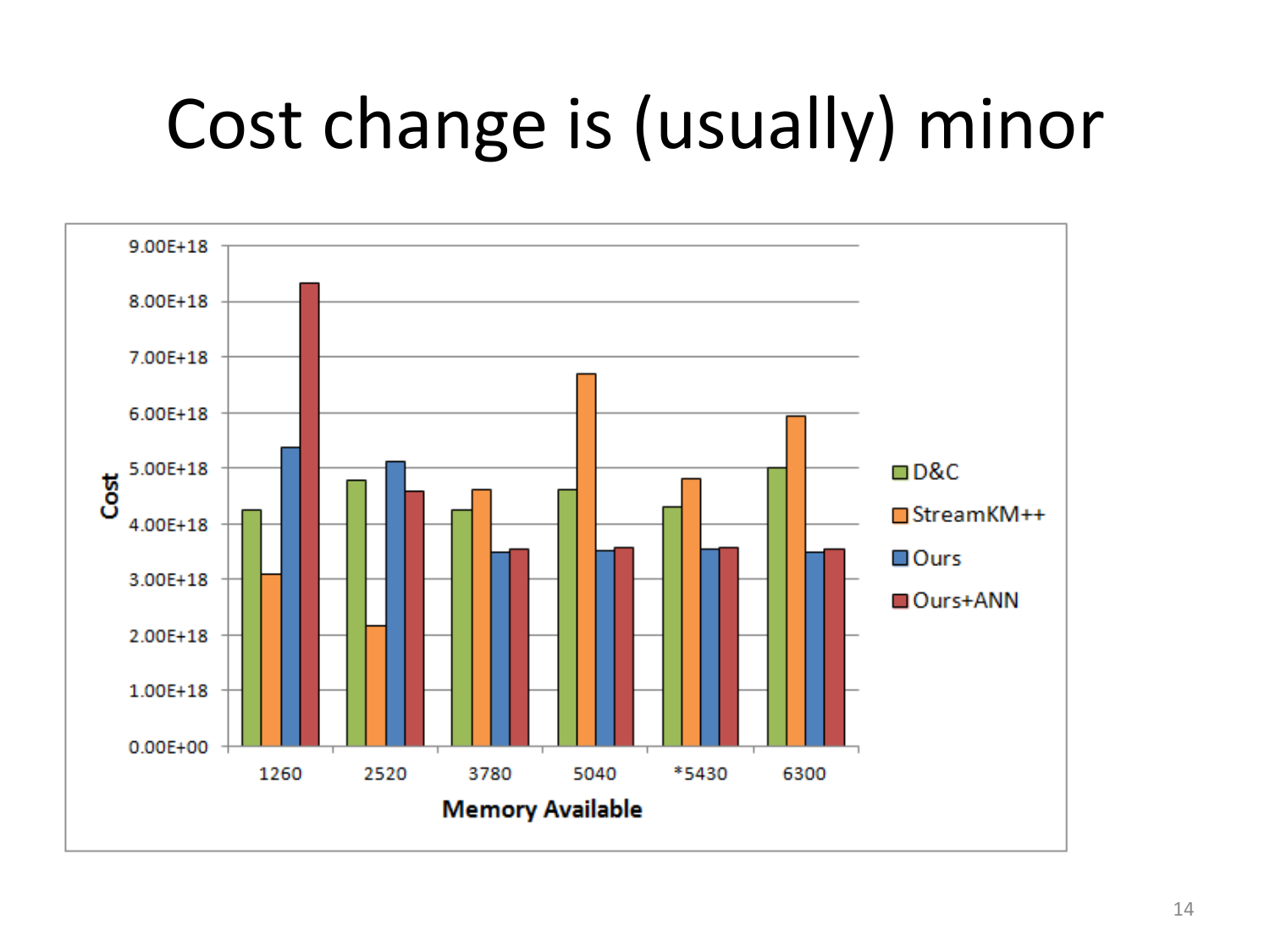## Conclusion

- Fast streaming *k*-means algorithm – Substantial Speedup
- Provides good quality clustering
	- $-$  Best  $O(1)$  cost guarantee among poly-time streaming algorithms
- Source Code available from http://web.engr.oregonstate.edu/~shindler/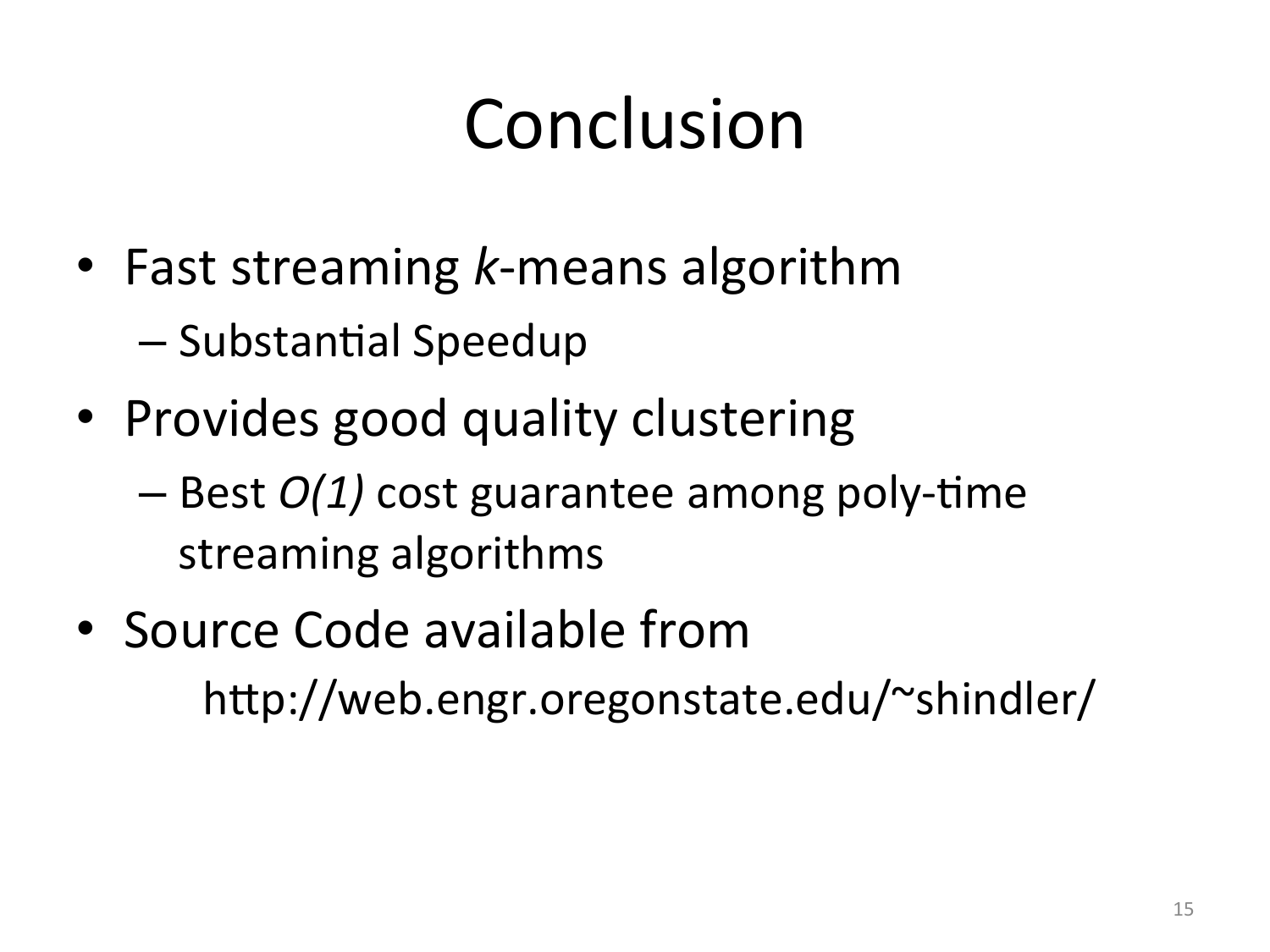## Acknowledgments

- Meyerson and Shindler were partially supported by NSF CIF Grant CCF-1016540
- Shindler is supported by DARPA under Contract W911NF-11-C-0088.
	- Any opinions, findings and conclusions or recommendations expressed in this material are those of the author(s) and do not necessarily reflect the views of the DARPA, the Army Research Office, or the US government.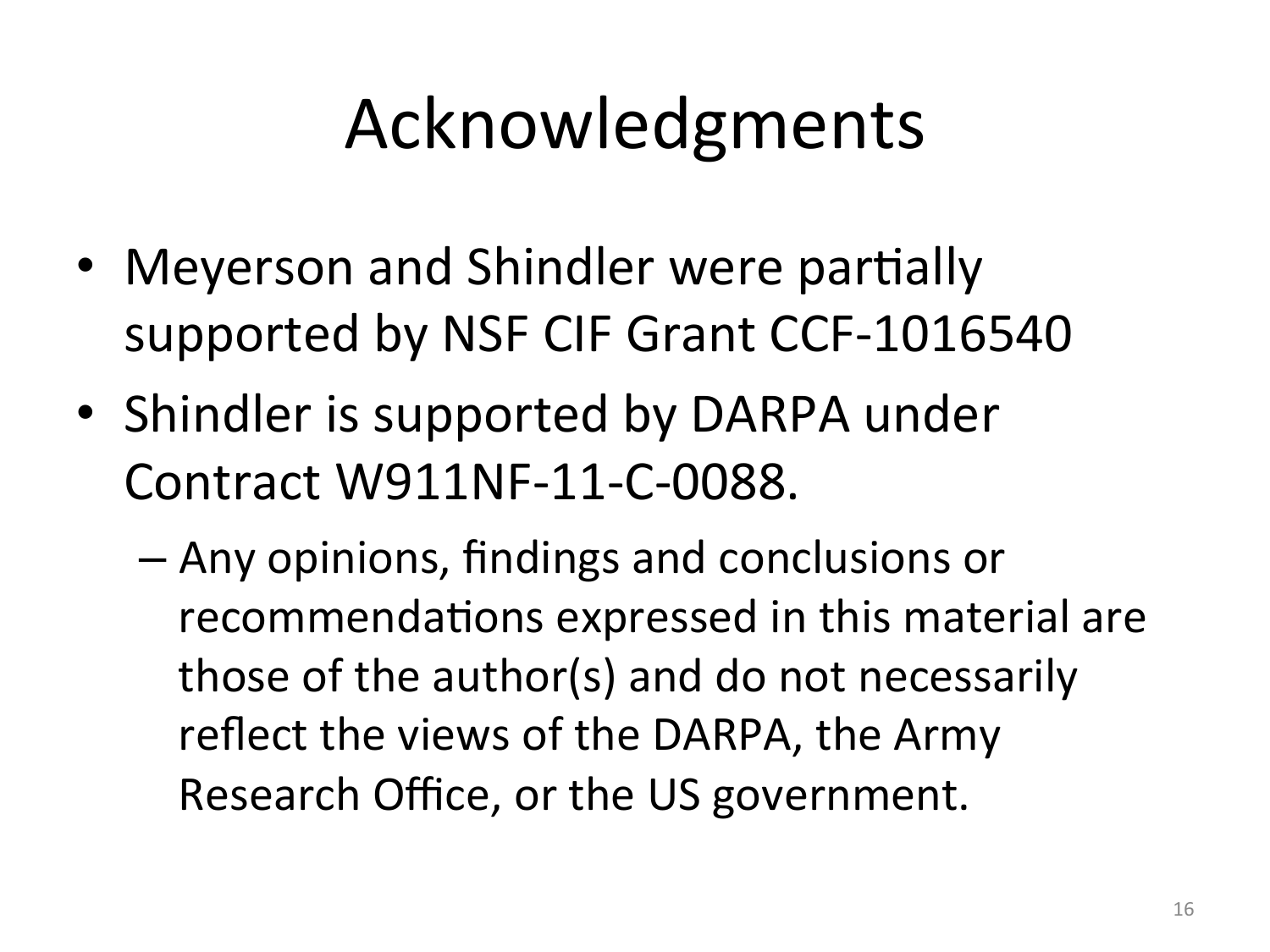#### **Additional Slides**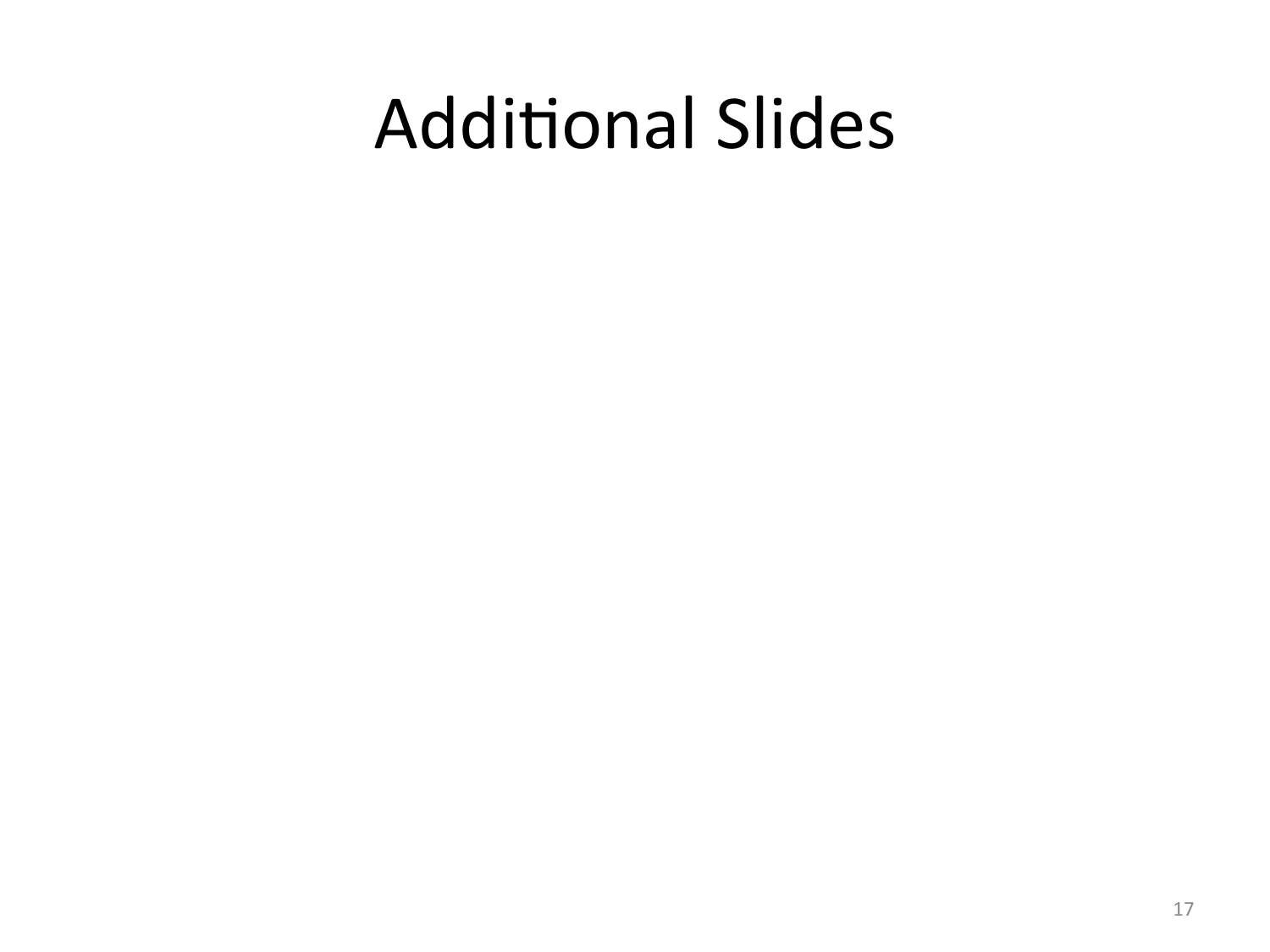## Room for Improvement

- [BMO+11] should be fast and straightforward
- However:
	- $-$  Actual memory requirements are high
		- O(k log *n*) memory great in limit
		- Facility cap of *κ* = 1623 *k* log *n*
	- $-$  Constant approximation bound is high
		- Constant is tens of thousands
	- $-$  End-of-phase conditions are complicated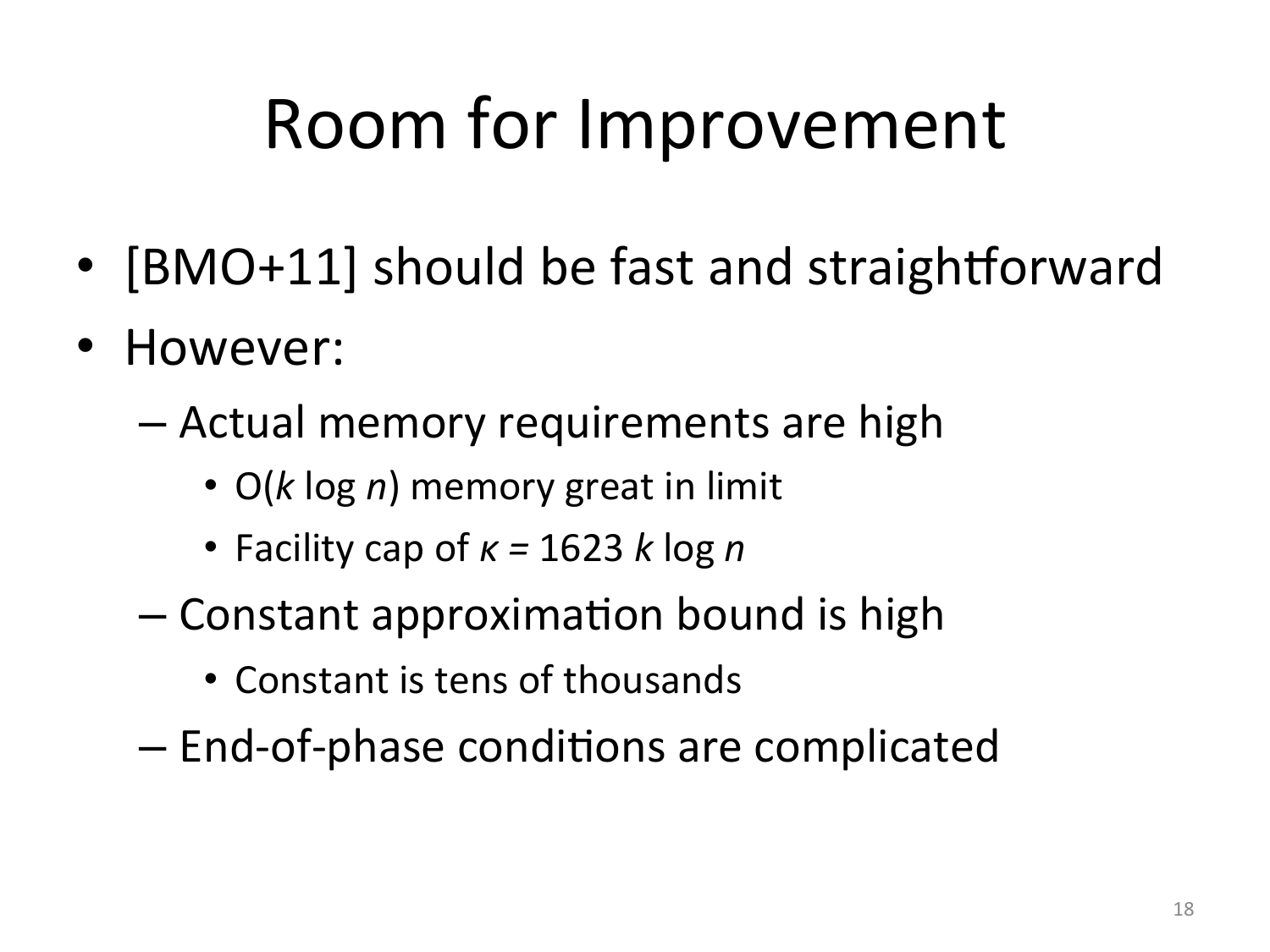## End-of-phase conditions

- End-of-phase in [BMO+11]
	- $-$  "Phase" is reading data until f too low
	- $-$  When done, need to re-evaluate facilities and increase f
	- $-$  Performed maximal matching as part of this
	- Guaranteed no more than  $n/k \log n$  phases
- Simpler phase transitions
	- Transition only on facility count
	- $-$  Increase f
	- $-$  Push facilities (weighted) back to stream
	- $-$  Continue reading stream, starting at those
	- $-$  Faster, no guarantee of phase count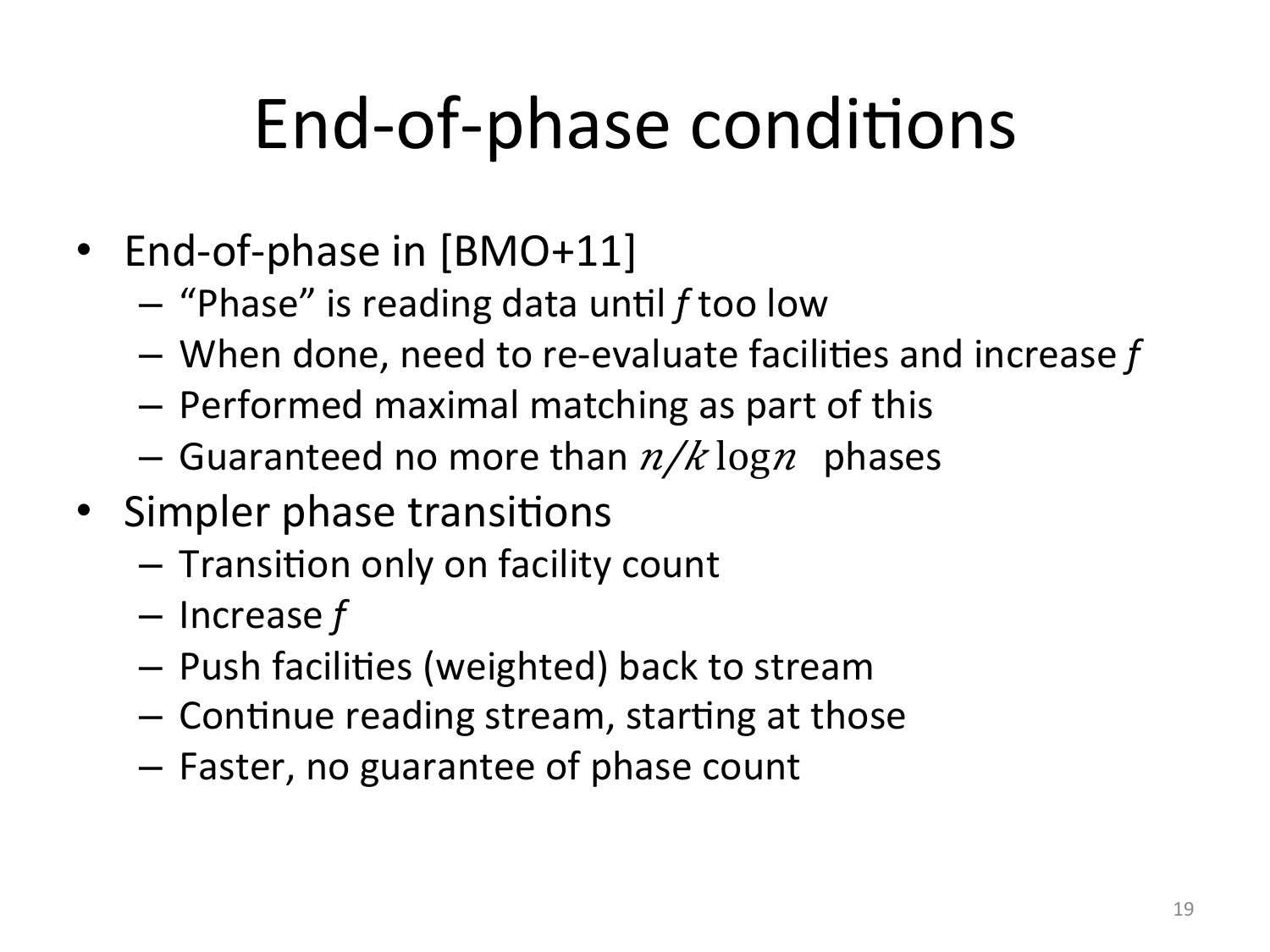### Memory Requirement

- [BMO+11] : facility cap of 1623 k log n
- Great as an asymptotic bound
- Quite large in practice
- Instead, we will allow any *κ* facilities
- Facility count *κ* can be any in  $\Omega(k \log n)$
- Will demonstrate that *κ* = *k* log *n* works well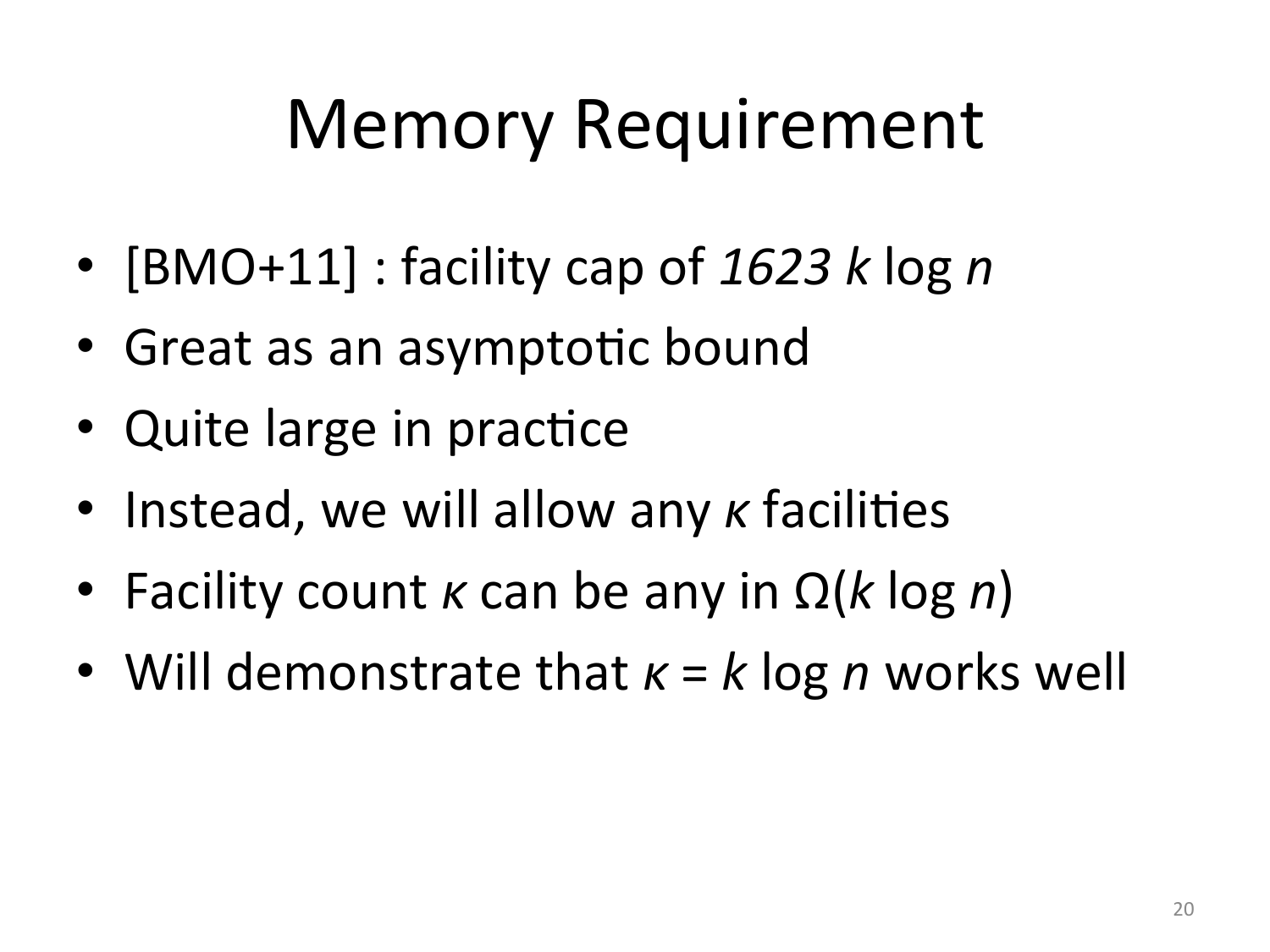## Approximation Bound

- Ratio of cost of solution vs optimal
- Approximation factor in [BMO+11] is 60,498
- We achieve a bound of 17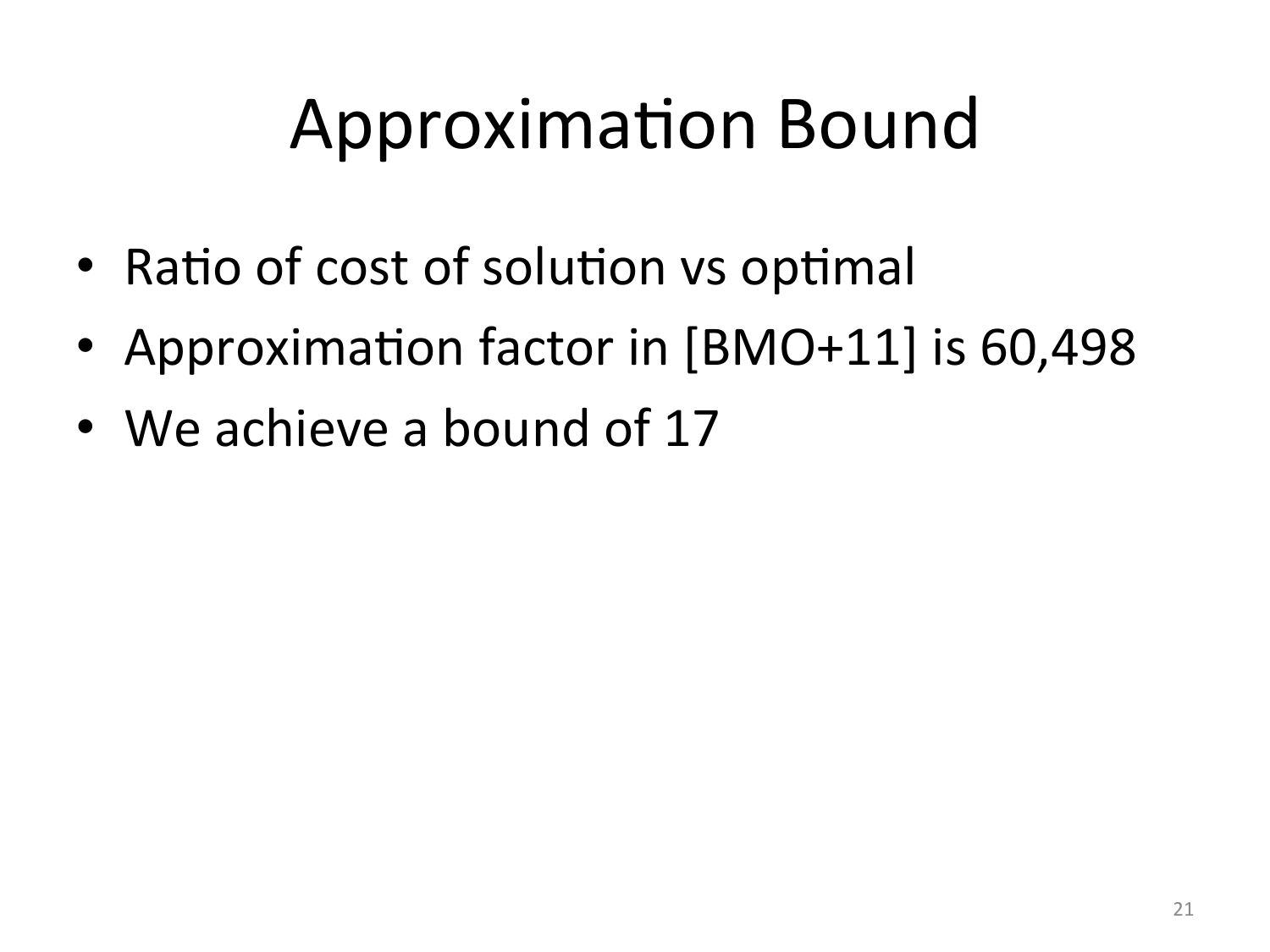### Algorithm: Spot the Bottleneck

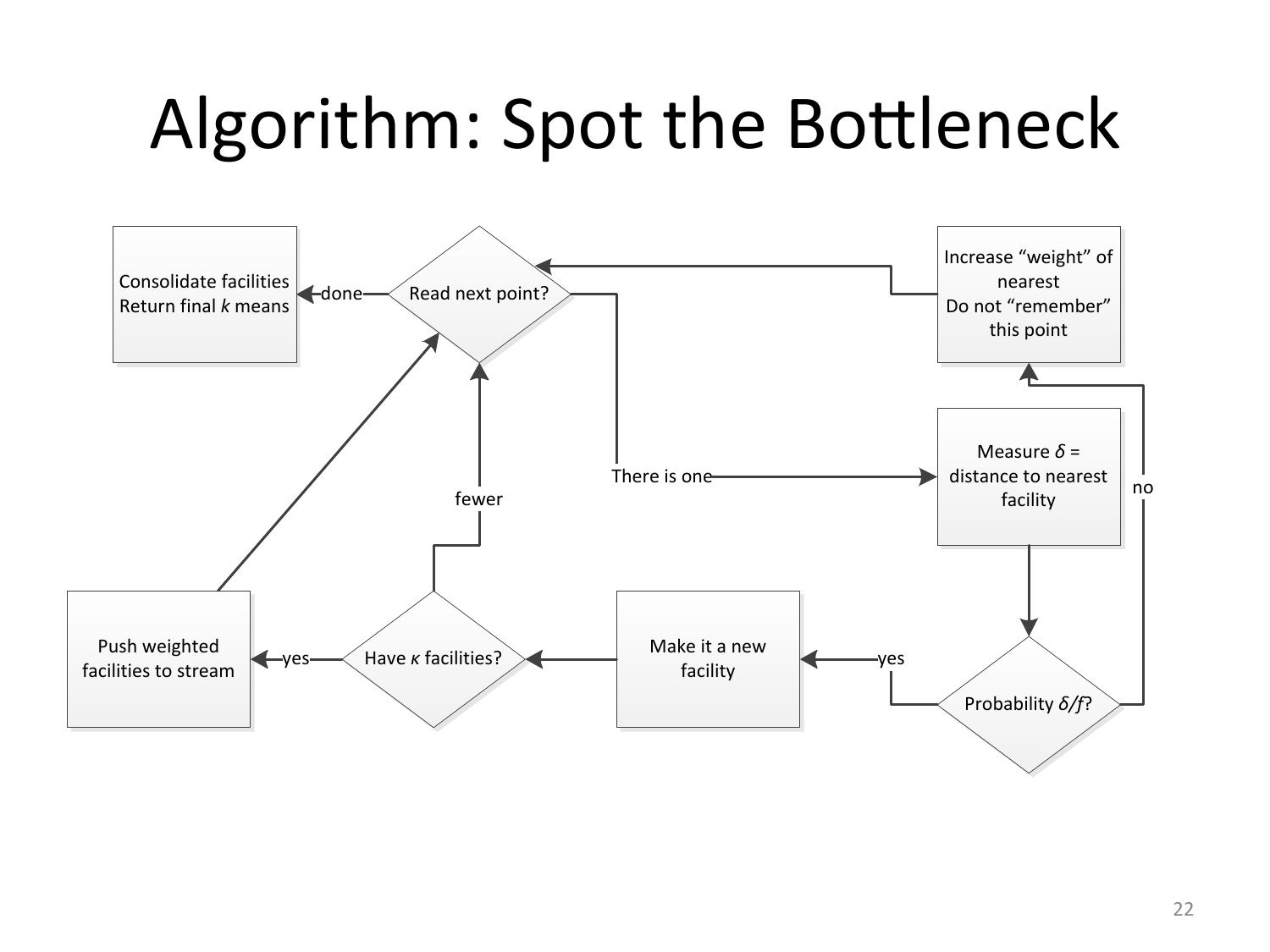### Algorithm: Spot the Bottleneck

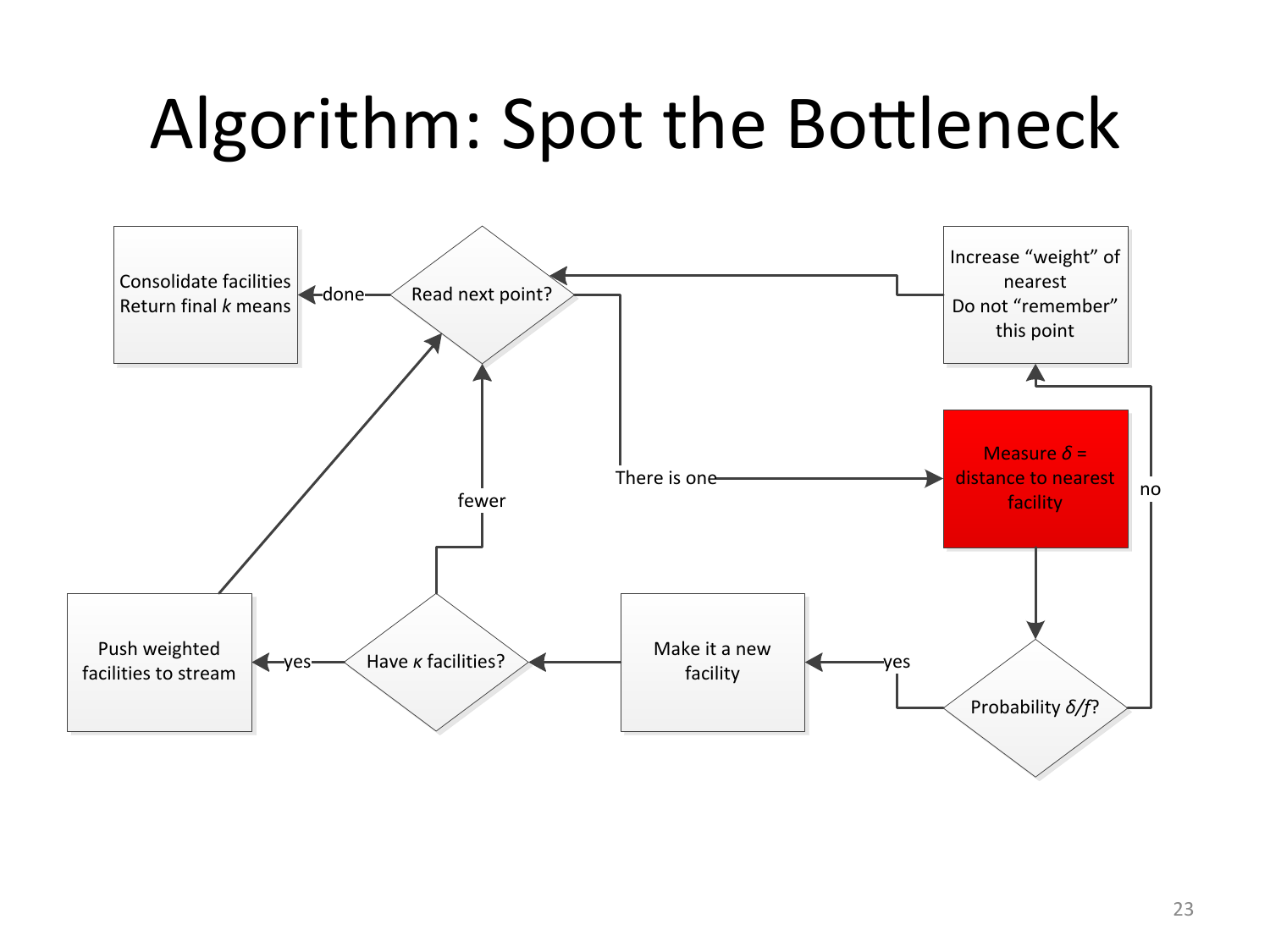#### Bottleneck: Finding Nearest Facility

- Use approximate nearest neighbor algorithms
- To achieve guarantee:
	- $-$  Techniques from hashing and metric embedding
	- $-$  Look up is O(log *n*(log *k* + loglog *n*))
- MAIN RESULT:
	- $-$  Algorithm runtime is  $o(nk)$  for most values of k
	- $-$  (Computing cost given solution takes  $\theta(nk)$ )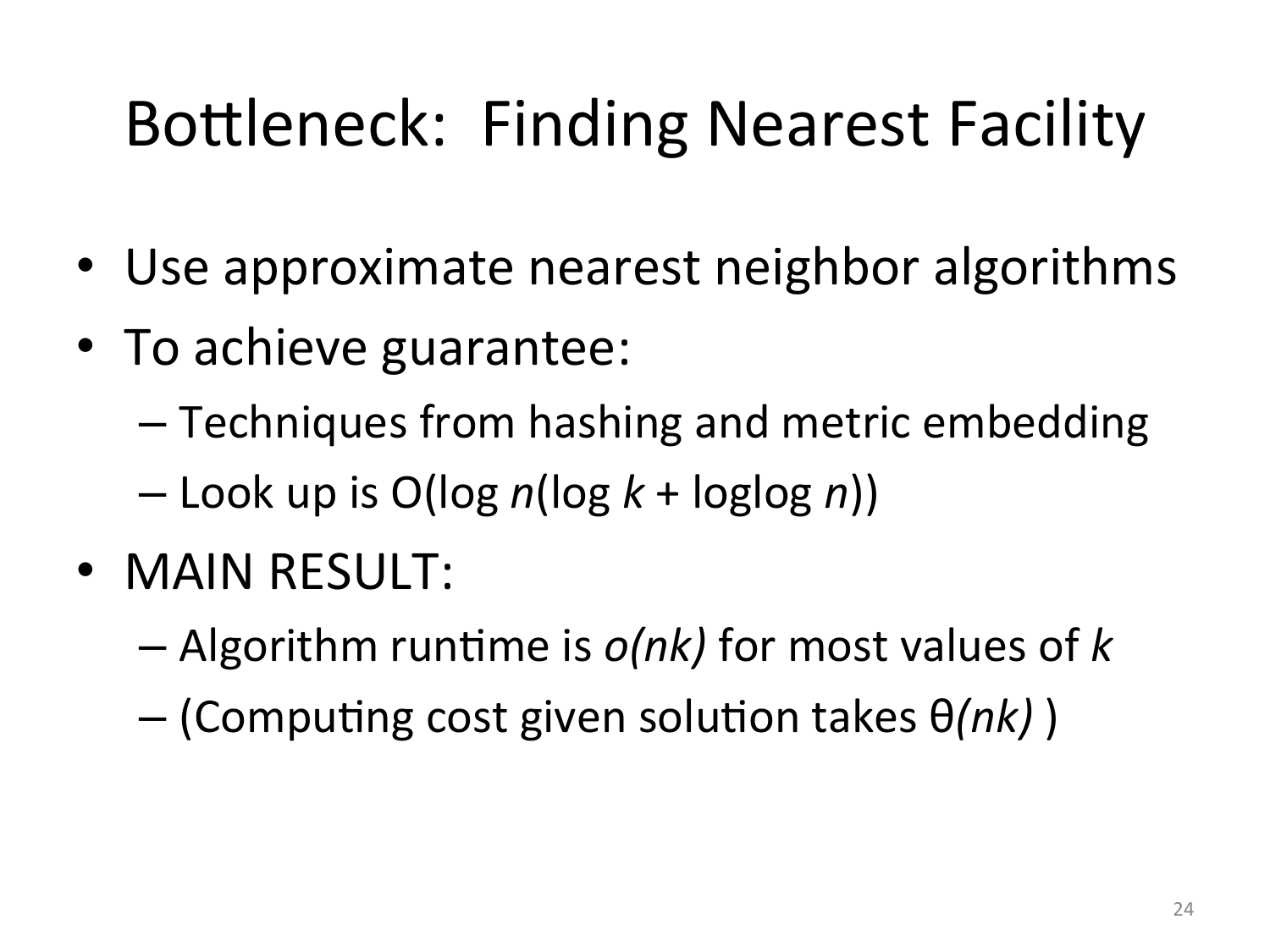# Bottleneck: Finding nearest Facility

- Fast practical implementation:
	- Select random point  $\omega \in [0,1) \hat{\mathcal{U}}$
	- Store facilities sorted by inner product with  $\varpi$
	- To find "nearest" facility to x:
		- Find a, b:
			- $a \times \pi \leq x^* \pi \leq b^* \pi$
		- Use closer of (a,b)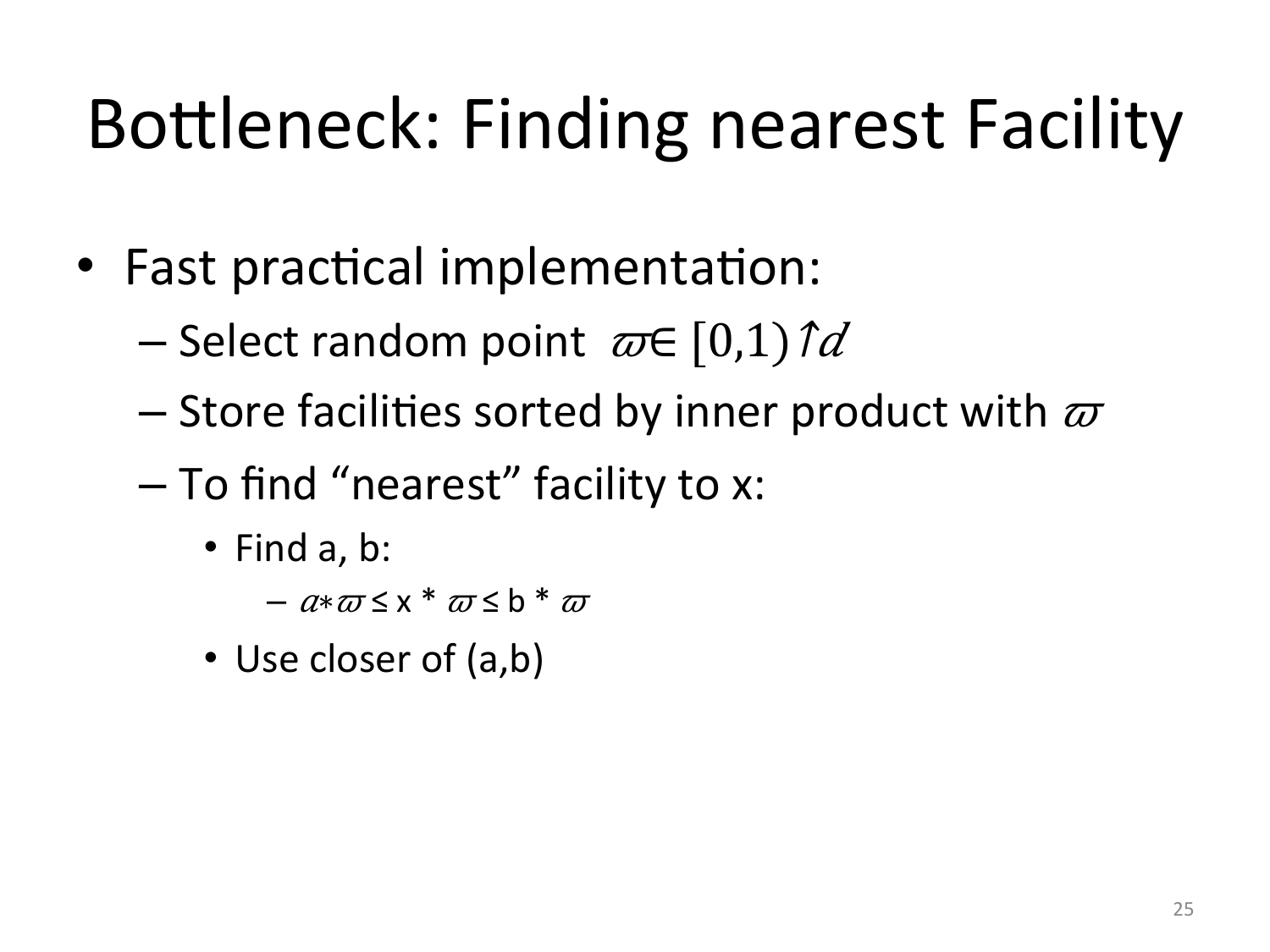#### Speed close to competitors'